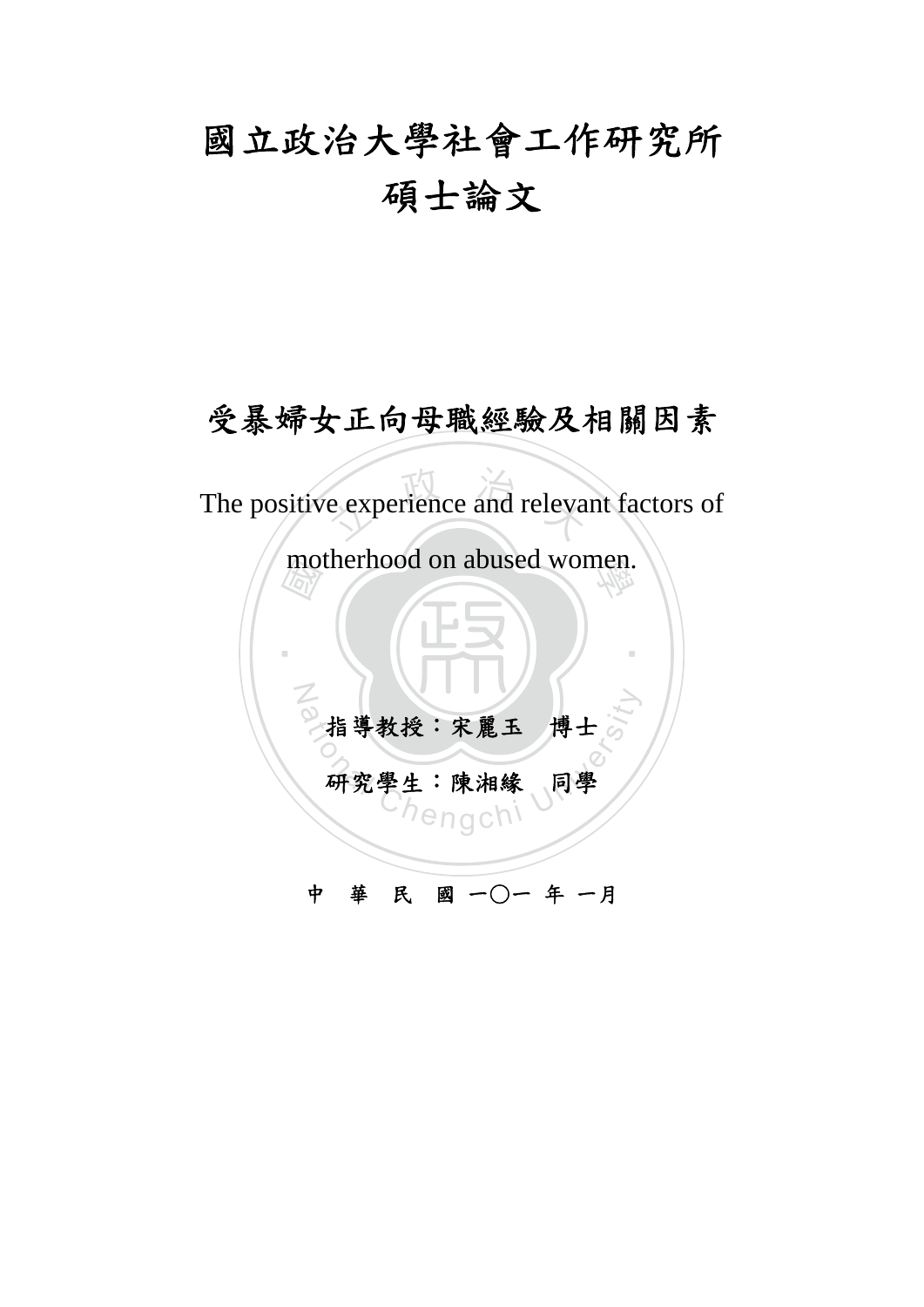#### 謝誌

哇,我終於到了寫謝誌的時間了,以前還沒有寫論文時,我對謝誌並沒有 特別的想法。但進入研究所以後,我周遭的朋友竟然一個比一個還要重視謝誌, 甚至還說出看謝誌就可以看出這個人的特質!或許可能是朋友的『警世驚語』點 醒了我,也或許在這撰寫的一年裡我接觸了許多人事物,頓時還有許多的話語找 不著出口,寫謝誌竟也變成我最後所期待的事情之一。

時對我採取棒子與蘿蔔的策略,但我深深瞭解你們對我的愛與關心。再來要感謝的是我的恩師 宋麗玉老師,不論是在論文指導、課程講授或是研究執行上,感謝您總是適 ,按文动歌,机于问安丹里利曰相<br>我過去的總總。謝謝您們!若沒?<br>感謝我可愛的家人,謝謝你們給 謝您讓我看到優勢與希望的力量,為我的人生點燃了許多可能,也感謝您總是適  $Z$ 或謝您們在口試時的分享、提醒與指導,讓:<br>美娥老師、呂寶靜老師、王增勇老師,過去<br>但在您們每一次的用心教導與教誨,使我<br>存助教每一次的幫忙和建議,讓我從慌亂 論文完成的同時要感謝我周遭的許多人。首先,感謝願意接受訪談的母親, 雖然我起初的目的就是想記載母親的努力與智慧,想多增加社會對受暴母親的不 同視角。但對您們而言,接受訪談,就等同要再重新回顧傷心的往事,但您們還 是願意傾囊相授,告訴我過去的總總。謝謝您們!若沒有您們的分享,這份論文 也無法完成。其次,我感謝我可愛的家人,謝謝你們給予我所有的支持,儘管有 的是我的恩師 宋麗玉老師,不論是在論文指導、課程講授或是研究執行上,感 時地提醒、建議,讓我得以找到論文的方向;還要感謝我的口試委員 施教裕老 師和 鄭麗珍老師,感謝您們在口試時的分享、提醒與指導,讓我再次挑戰自我。 另外,我要感謝 謝美娥老師、呂寶靜老師、王增勇老師,過去我從未想像過我 能夠宗成一份論文,但在您們每一次的用心教導與教誨,使我得以逐漸增加對論 文的信心,也感謝郁芬助教每一次的幫忙和建議,讓我從慌亂中找到平靜。

再來感謝這一路以來,協助幫忙牽線的關鍵者,感謝 映晟社會工作師事務 所、現代婦女基金會、財團法人勵馨社會福利事業基金會、高雄家暴中心的主任、 社工督導、社工和研究專員,謝謝您們願意協助,若沒有您們的牽線與實務上的 提醒,此份論文也無法順利進行。我也感謝我過去在家園實習期間,默默在受暴 婦女背後鼓勵的主任、所有的社工和生輔美女們,謝謝您們在我論文寫作期間給 我許多實務接觸的機會,也給我"出山"透氣玩樂的時間;我也感謝善牧台北中心 的主任、督導和所有的社工,讓我得以接觸實務工作,對家暴母親有更多的瞭解 與反思,因為您們的指導與提醒,讓我對訪談更有信心。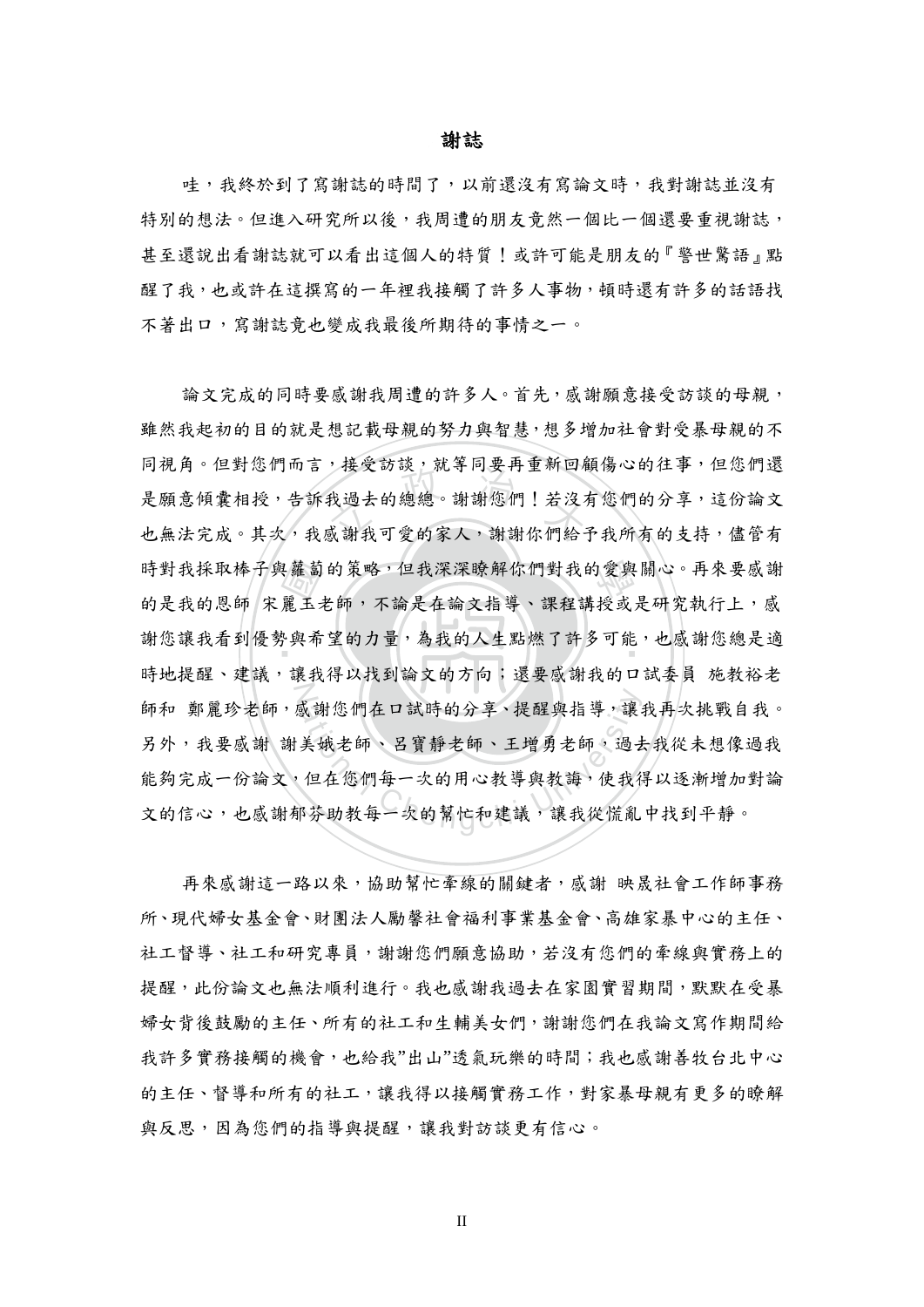最後,我感謝論文期間所有關心我的朋友們:感謝志南無時無刻的加油打 氣,讓我快速打起精神、感謝雅云、欣愉學姐工作忙碌之餘還願意幫忙牽線,以 及感謝映潔、健瑋、美聲、偉迪等學長姊,適時的解疑我在研究上的問題,你們 就像小叮噹一樣多功能、多智慧;感謝 98 級班上所有同學的關心與支持,還有 在論文期間,願意與我磕瓜子、閒聊東西南北的孟儀、筠雅、宜璇、若耘、承揚 等等,讓我從壓力中找尋到快樂的因子,還有感謝大學朋友嬋娟、于婷,因為我 常三不五時來電詢問,感謝你們願意與我討論論文上的疑惑,另外還要感謝我的 好友芳玟,願意接下逐字稿轉騰的艱難任務,以及感謝佳穎讓我在外縣市訪談 時, 贊助我住宿的問題, 甚至還為我下廚加菜色~

天使般的幫助我論文;時而像惡魔般的邀約我出來玩樂、休息,總之,感謝大家<br>的陪伴與鼓勵,讓我倍感溫暖與快樂。 另外,還要謝謝曾驛、妮妮、菱嵐、韻雅、正芳、小盧、小綠、姿妙、太<br>妹、煥文、哲維、宛陵、琡茹、小志哥、俐如、小D、秀咪、昇倍…等等 陽姊妹、煥文、哲維、宛陵、琡茹、小志哥、俐如、小 D、秀咪、昇倍…等等, 你們都是我重要的朋友,在這段有時苦悶、有時閉關的時間裡,謝謝你們時而像 的陪伴與鼓勵,讓我倍感溫暖與快樂。

寫到最後,真的是即將為我的碩士求學旅程中劃下句點,雖然接下來我即 的天叶村祠我的碩士不字派任下副下可為 將踏上不同的生涯階段,但此次論文寫作的過程對我而言是相當珍貴與重要,希 冀之後我也能繼續保持最初的動力迎向未來的任何挑戰與課題,不斷的學習與反 思。最後,還是要感謝這一路以來,大家的支持與幫忙,我會帶著這些溫暖,繼 續勇敢的向前行!

湘緣

2012 年 1 月 9 日

‧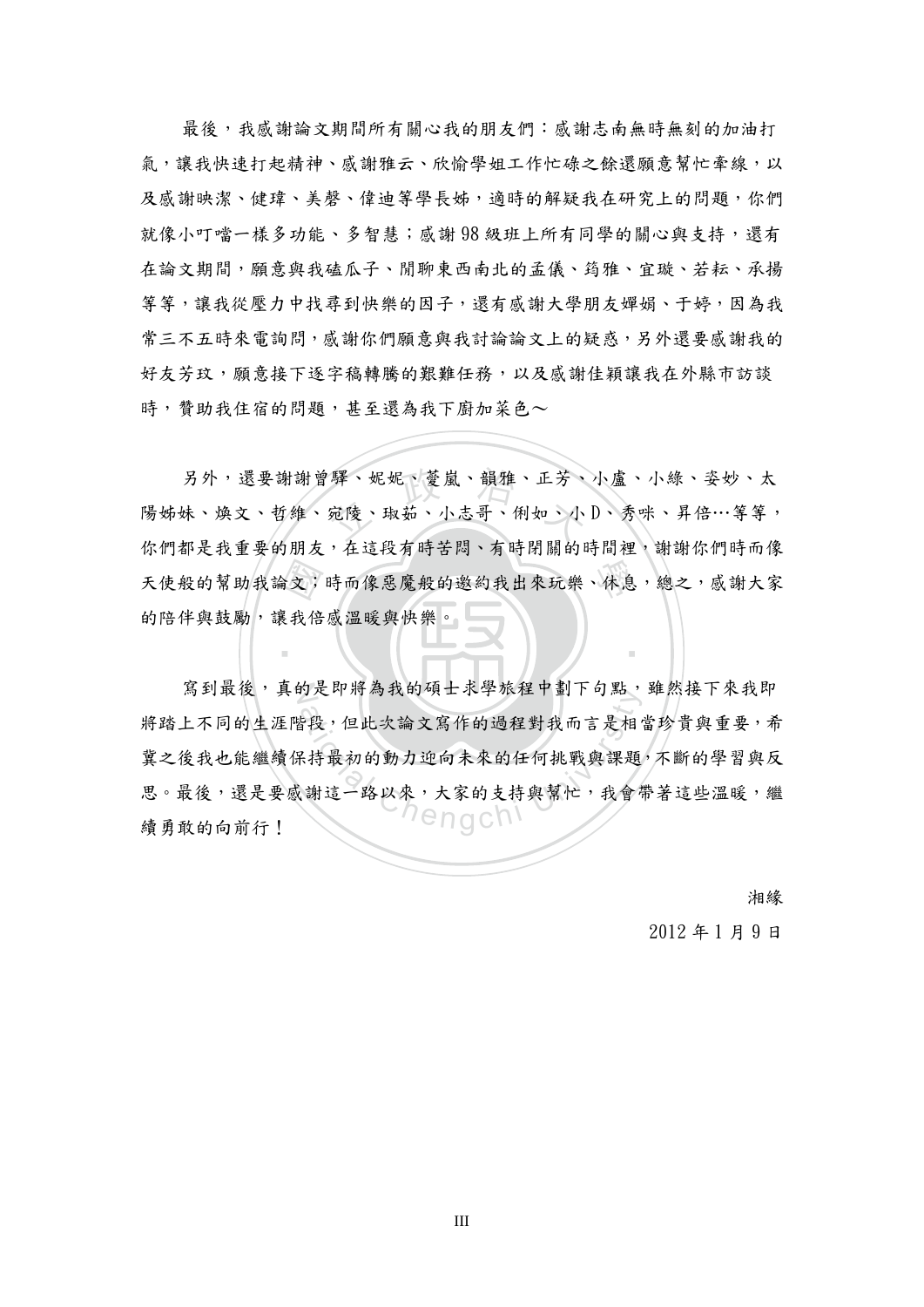#### 摘要

家庭暴力已是我國重要的社會問題之一。受暴母親往往被期待能夠照顧、 保護子女,受暴母親不單要對抗暴力,更要努力扮演母親的角色。然而,受暴母 親較少獲得到社會的支持,且社會普遍對她們抱持批判、缺陷的觀點;研究也甚 少探究受暴婦女的母職經驗,絕大多數均著重在暴力對母親的負面影響與困境, 忽略受暴母親堅強的母職能力。

本研究以質性研究深入訪談的方式,企圖瞭解在暴力情境之下,母親正向 的母職經驗展現,並且探討受暴母親如何不受暴力摧毀,依舊能夠積極、持續地 扮演母職角色。研究最終訪談十位受暴母親,研究結果發現:

- 地們在。<br>經驗<br>台經 · 波 4 概 月 巴 3 5 元取 彩 初 3 % | 但又 泰 4 版 , 5 1 九 15 木 歿 坑 ·<br>|<br>|. 受暴母親在父權文化下,其母職經驗面臨到許多的挑戰,但母親得以突破 許多困境,她們在經濟、照顧、子女目睹暴力特殊議題以及發展保護策略 ‧ 上均有正向經驗。母親即使遭受暴力,依舊可以理性評估環境、進一步從 中反思、學習與成長,展現出正向且積極的能力。
- 「子女因素」、「環境因素」、「配偶因素」以及「社會文化因素」。因素與母職展現有關聯性,隨著各因素的影響程度,母親的母職展現亦有所不同。<br>職展現有關聯性,隨著各因素的影響程度,母親的母職展現亦有所不同。<br>整體而言,環境支持的穩定、持續與適切最為重要。受訪者母職展現可分 2. 激發母親正向經驗的相關因子共有六項,包括:「個人因素」、「過程因素」、 職展現有關聯性,隨著各因素的影響程度,母親的母職展現亦有所不同。
- 3. 整體而言,環境支持的穩定、持續與適切最為重要。受訪者母職展現可分 為四類型:「忍辱重負」、「學以致用」、「突破重圍」以及「自立救濟」。受 暴母親的母職展現會隨因素的消長而在各類型中交替變動。

研究結果證實受暴母親並非不適任或沒有能力,相反的,她們是相當有智 慧與勇氣,實務與學術界應該重視她們的努力,減少以缺陷觀點對待之。研究者 依據研究結果提出實務上和學術上的建議。

關鍵字:家庭暴力、受暴婦女、母職經驗、策略、質性研究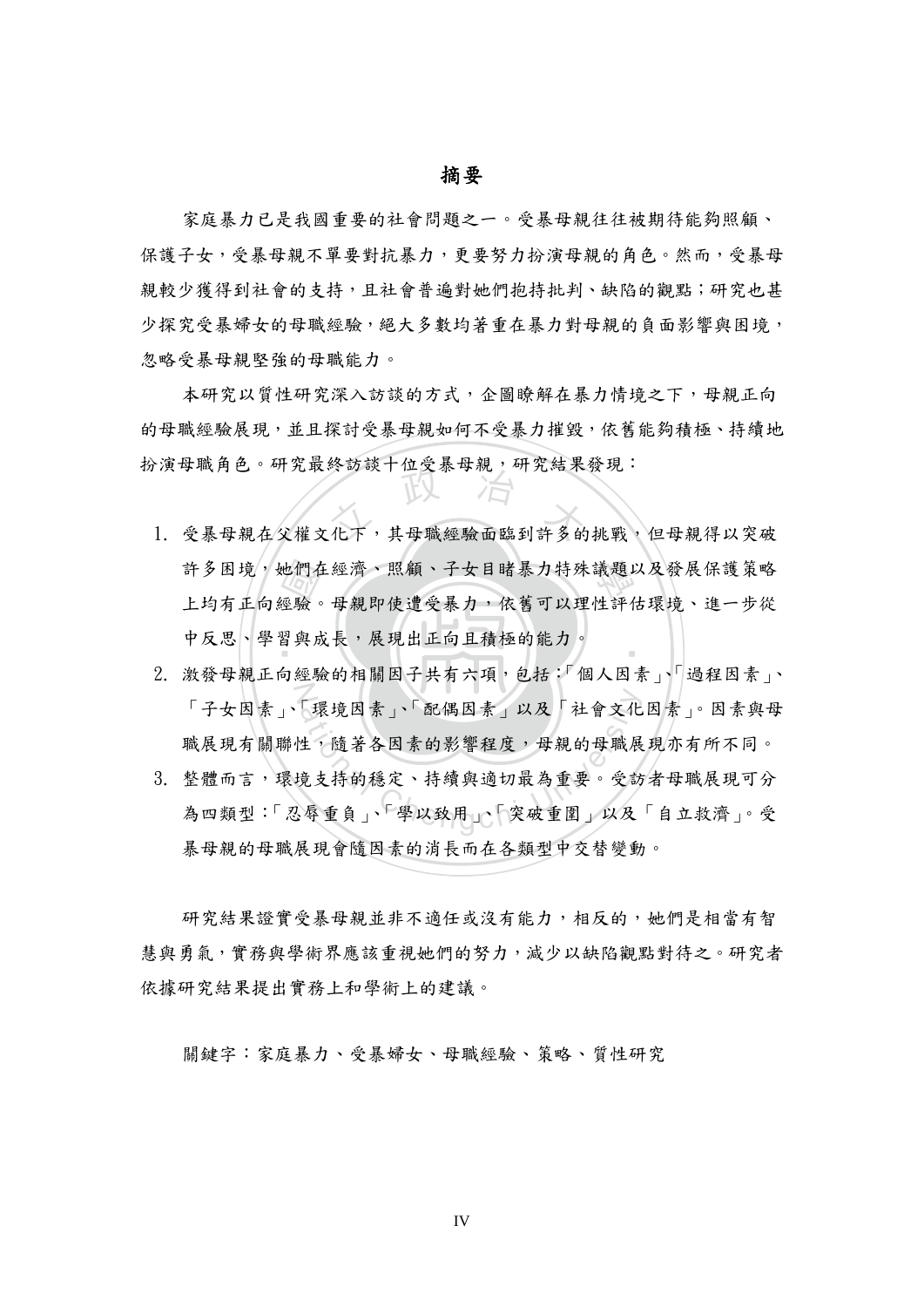#### **Abstract**

Domestic violence has been one of major problems in Taiwan society. Abused women are expected to care their children, and protect them form violence. Mothers not only oppose the violence, but also have to perform well in mothering. However, society always view them are "inadequate" parents, and blaming them when violence has a negative impact on the children. Moreover, little is known about their motherhood experiences, most researches overemphasis on the negative effects and difficulties that abused women face in violence, thus, it always consider abused women as "bad mother", and ignore their strength.

ering. The main findings are as foll In this study, a qualitative research method is adopted to in depth interview ten abused mothers. Purpose of this study is to explore abused mother's positive experience of mothering in the context of domestic violence, and to explore how can they still actively in mothering. The main findings are as follow:

- demonstrate the mothers are resourceful, creative, and positive in mothering. the patriarchy society. However, abused mothers can overcome the difficulties, even they are in the violence, they can rational evaluate environment, and can through the violence to self-examination, learning, and growing. 1. Abused mothers face lots of difficulties when they are mothering, particularly in even they are in the violence, they can rational evaluate environment, and can through the violence to self-examination, learning, and growing. The findings
- 2. There are six factors can stir abused mother to perform positive experience, such tor", "process factor", "children factor", "spou<br>and "cultural factor". Factors are related to the<br>of social support for abused women is significed in the motherhood of abused mothers, which as "personal factor", "process factor", "children factor", "spouse factor", "social support factor", and "cultural factor". Factors are related to the performance of motherhood.
- 3. The importance of social support for abused women is significant. Four main types are revealed in the motherhood of abused mothers, which is 'Learning and applying', 'Self-relief', 'Burden of shame/culture', 'Break the frame', but these types are shifted because of the factors.

The finding confirms they aren't unsuited mothers; instead, they are wisdom and brave. Practice work and research should focus on their positive experiences. Base on above findings, researcher gives advice on policy making and practice work for abused women's motherhood.

Keywords: Domestic violence, abused women, motherhood experience, strategy, qualitative research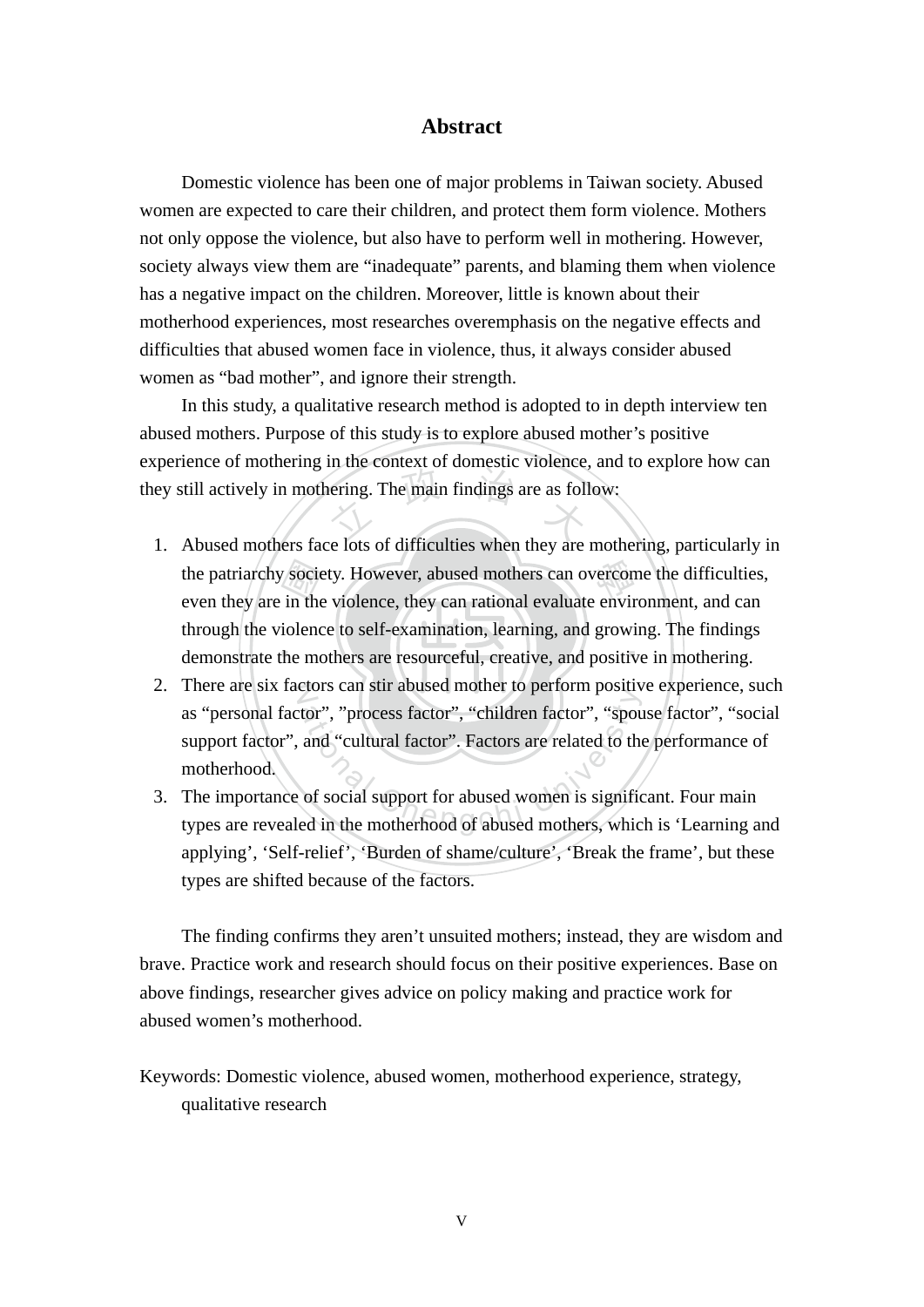獻給十位充滿智慧且有勇氣的受訪者 也獻給世上其他的受暴母親 因為妳們是值得的

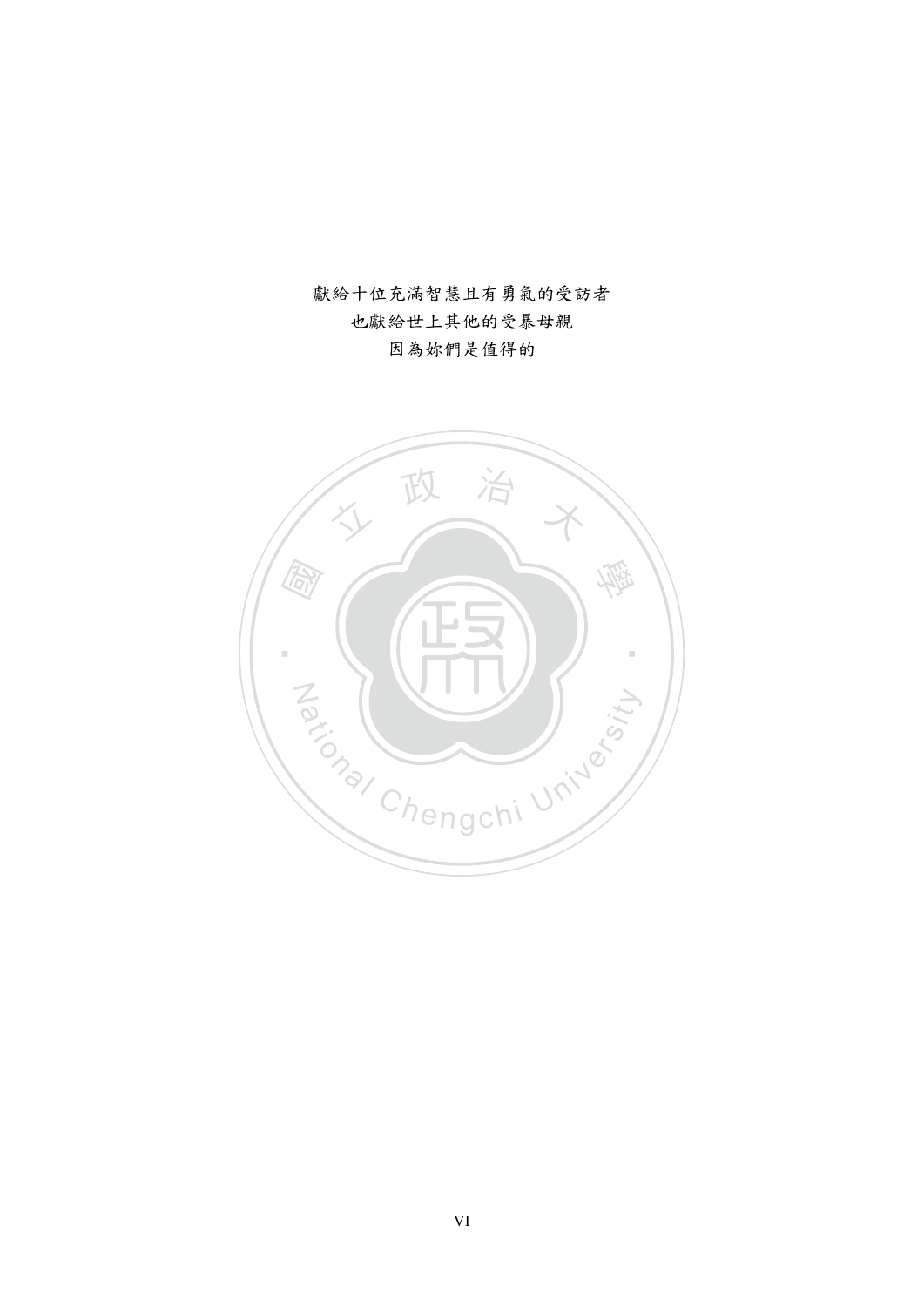| 内容目錄 |                              |                      |  |  |  |
|------|------------------------------|----------------------|--|--|--|
| 第一章  |                              |                      |  |  |  |
| 第一節  |                              |                      |  |  |  |
| 第二節  |                              | 4                    |  |  |  |
| 第三節  |                              | 5                    |  |  |  |
| 第二章  |                              | -7                   |  |  |  |
| 第一節  |                              | 7                    |  |  |  |
| 第二節  |                              | 20                   |  |  |  |
| 第三節  |                              | 37                   |  |  |  |
| 第三章  |                              |                      |  |  |  |
| 第一節  | 研究架構與研究方法的選擇                 | 45                   |  |  |  |
| 第二節  | 資料蒐集方法與研究對象選取                | <i>XX</i><br>46      |  |  |  |
| 第三節  |                              | 51                   |  |  |  |
| 第四節  | 資料分析方法與嚴謹度                   | 56                   |  |  |  |
| 第五節  |                              | 60                   |  |  |  |
| 第四章  |                              | 61                   |  |  |  |
| 第一節  | 關於十位堅忍不拔的母親                  | 61                   |  |  |  |
| 第二節  | 父權社會下的母職觀與家庭暴力               | 69<br>$\overline{a}$ |  |  |  |
| 第三節  | 父權中屹立不搖的母親-受報婦女的母職實踐         | 95                   |  |  |  |
|      | 第四節 母職展現之因素-自我重生與實踐 151      |                      |  |  |  |
|      | 第五節 策略與激發因素間的關聯:鬆動、學習與應用 205 |                      |  |  |  |
|      |                              |                      |  |  |  |
|      |                              |                      |  |  |  |
|      |                              |                      |  |  |  |
| 第二節  |                              |                      |  |  |  |
|      |                              |                      |  |  |  |
|      |                              |                      |  |  |  |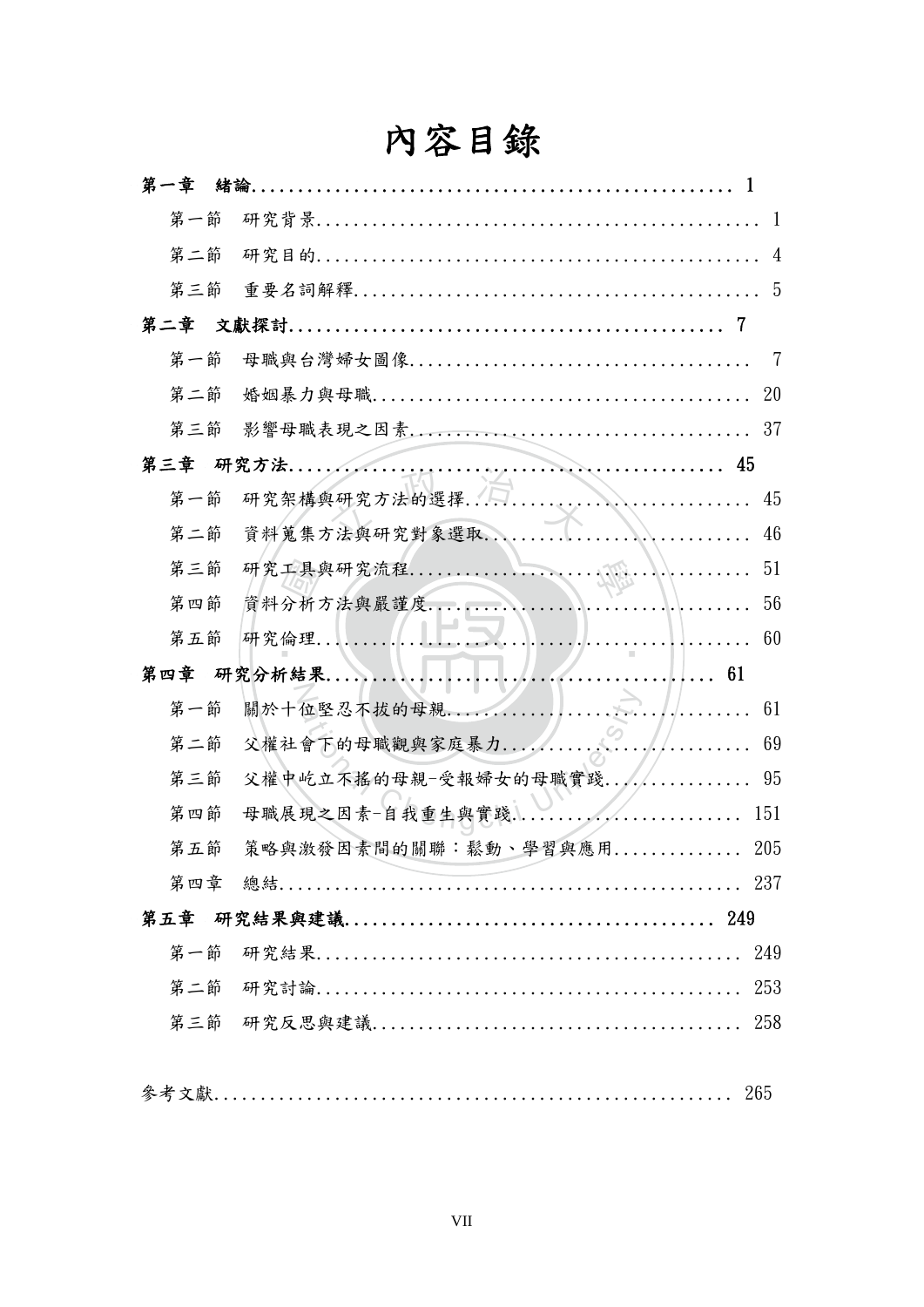# 圖次

|  | 圖 4-4-1 母職展現因素及展現正向母職經驗及策略說明圖 204 |     |
|--|-----------------------------------|-----|
|  | 圖 4-5-1 因素與受報母親正向母職策略的關係說明 230    |     |
|  |                                   |     |
|  | 圖 4-5-3 父權文化下受報母親的議題與努力 237       |     |
|  | 圖 5-2-1 因素與策略:受暴母親知行合一之境界 254     |     |
|  |                                   | 256 |
|  | 圖 5-2-3 個人、社會支持與社會環境制度的關係 257     |     |
|  |                                   |     |

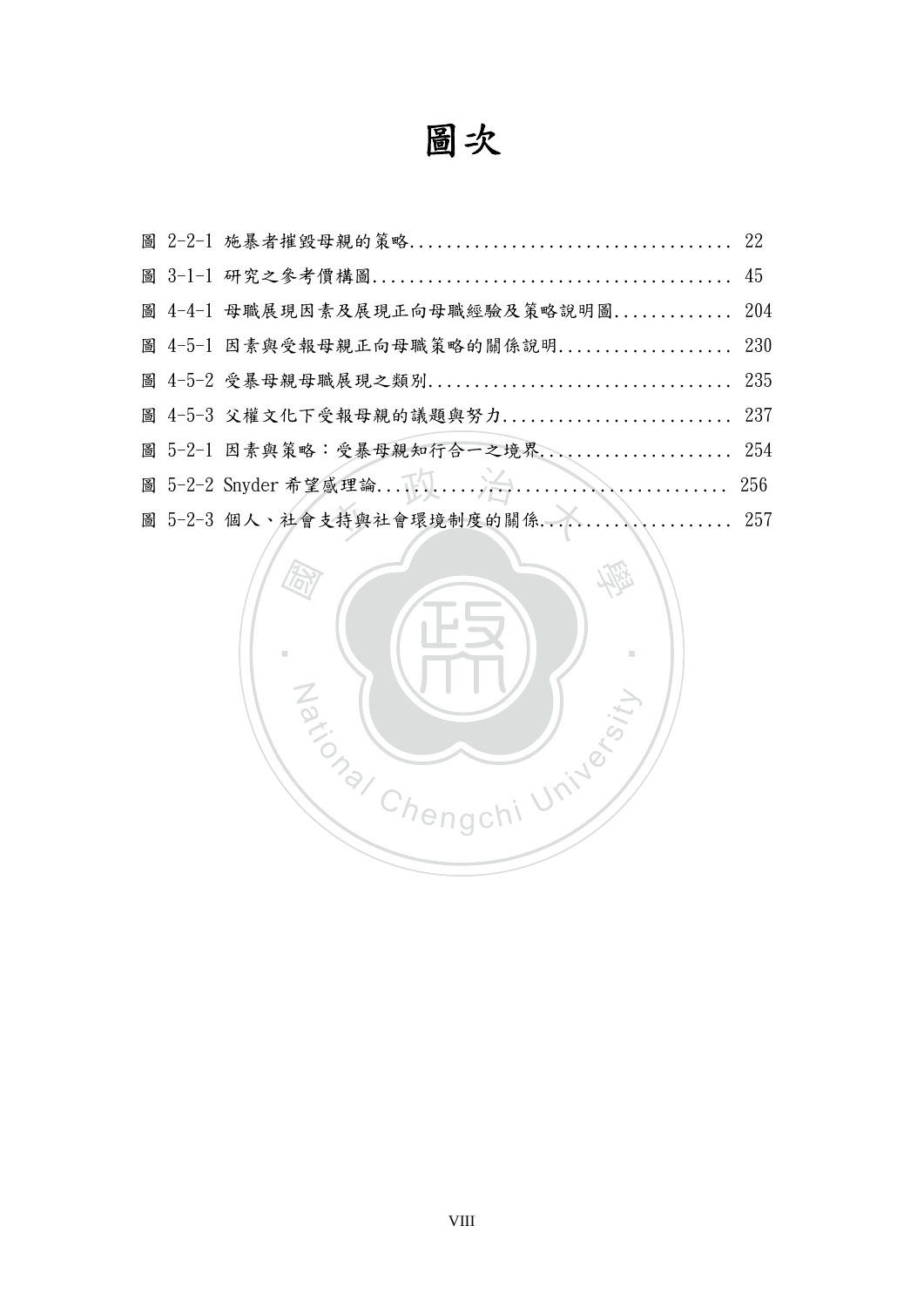## 表次

|  | 表 2-1-1 兩性參與家庭勞務內涵與特質之分野   | 12  |
|--|----------------------------|-----|
|  |                            | 18  |
|  | 表 2-2-1 生命過程的家庭教育重點        | 23  |
|  | 表 2-2-2 受暴子女情緒、行為等心理發展上的障礙 | 25  |
|  | 表 2-2-3 受暴婦女母職的因應策略        | 35  |
|  |                            | 48  |
|  |                            | 50  |
|  |                            | 51  |
|  | 表 3-3-2 訪談次數與時間            | 56  |
|  |                            | 58  |
|  | 表 4-3-1 突破性别分工的母職方式        | 112 |
|  | 表 4-3-2 受暴母親子女特殊議題之策略      | 127 |
|  | 表 4-3-3 受暴母親保護策略之資源與目的差異表  | 142 |
|  | 表 4-3-4 持續不斷的課題與不放棄的母親     | 148 |
|  | 表 4-4-1 激發母職展現之因素表         | 200 |
|  |                            | 229 |
|  | 表 4-5-2 受暴母親正向實踐方式與努力(1)   | 238 |
|  | 表 4-5-3 受暴母親正向實踐方式與努力(2)   | 239 |
|  |                            | 260 |